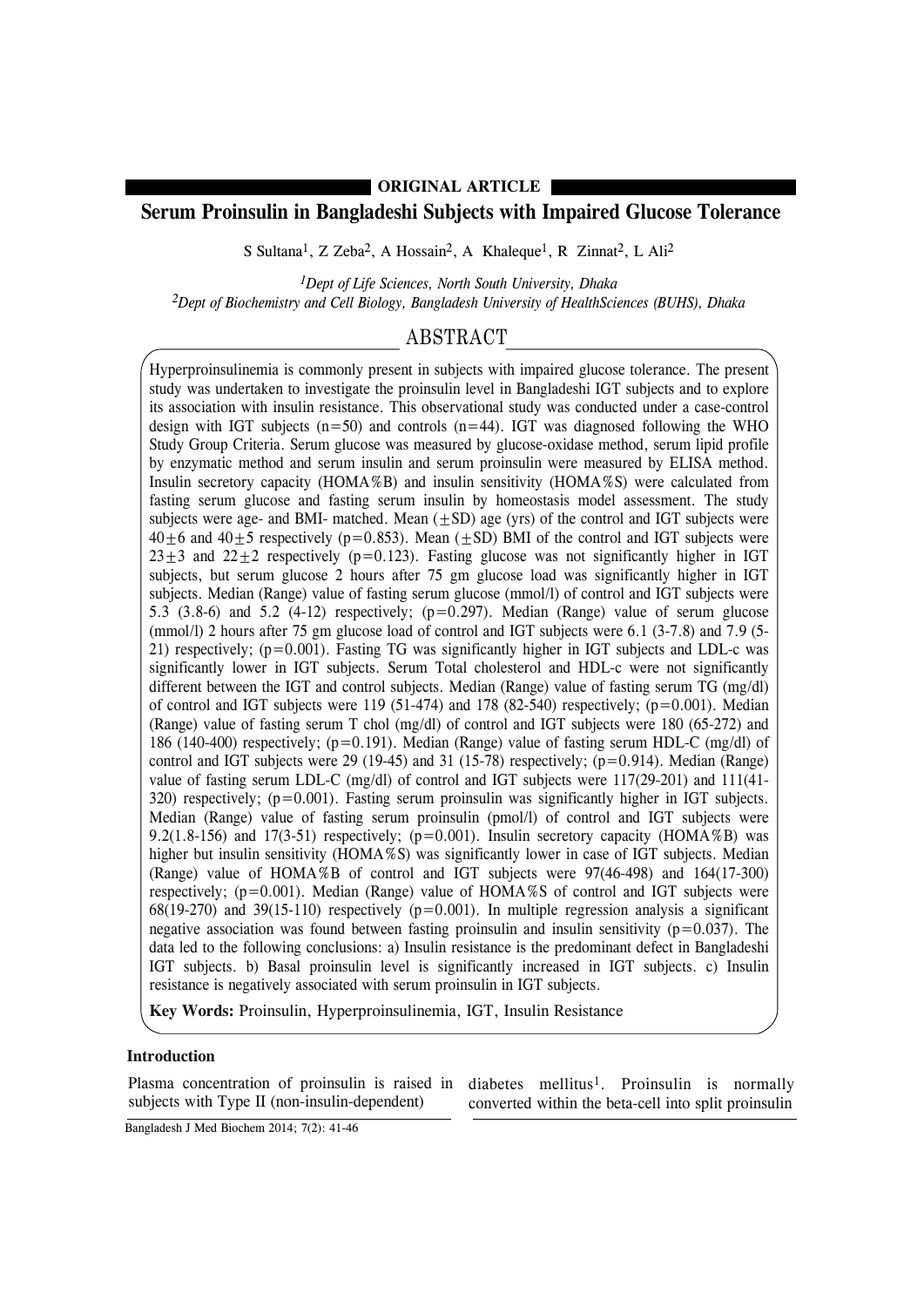Serum Proinsulin in Bangladeshi Subjects with Impaired Glucose Tolerance 42

and subsequently into insulin and C-peptide2. In subjects with impaired glucose tolerance (IGT), the relative (to insulin) proinsulin and absolute proinsulin concentrations are important predictors of progression to Type II diabetes<sup>3,4</sup>. The evaluation of proinsulin concentration in populations at risk of diabetes can be complicated by several factors, including insulin resistance, obesity, and familial predisposition to diabetes. For example, although established type 2 diabetes is associated with hyperproinsulinemia, it has been suggested that the normal β-cell response to increased secretory demand is due to enhanced efficiency of proinsulin processing, leading to a decreased proinsulin/insulin ratio. In support of this concept, both insulin resistance and its clinical correlate, obesity, have been shown to be associated with decreased proinsulin/insulin ratio in normoglycemic subjects $5-7$ .

The relationship between elevated proinsulin levels and glucose intolerance or the risk of T2DM may have several explanations<sup>8</sup>. Increased secretion of proinsulin could be secondary to external factors acting on the β-cell, an inherent abnormality of the β-cell itself, or a combination of both. Hyperglycemia in subjects with IGT and T2DM might be associated with an increase in the proportion of proinsulin relative to insulin secreted by the β-cell. In addition, subjects with IGT and T2DM, as well as offspring of T2DM patients, are often insulin resistant. The increased β-cell secretory demand due to insulin resistance could result in disproportionate changes in plasma proinsulin levels. Finally, a disproportionate increase in plasma proinsulin levels could be a marker of βcell distress or compromised insulin secretion. Previous data on the association of proinsulin levels with insulin resistance and β-cell function have come mainly from experimental studies. It is evident that insulin resistance in normoglycemic subjects was related to decreased proinsulin relative to insulin levels. This suggests that insulin resistance is not a trigger for disproportionately increased proinsulin secretion.

It shows that relative hyperproinsulinemia is associated with a delayed insulin response to glucose in a homogeneous impaired glucose

tolerant study group. In previous studies no association was found between relative hyperproinsulinaemia and insulin sensitivity, in contrast to another study<sup>6</sup> in which a negative association was found in 138 people with normal glucose tolerance.

Bangladesh has one of the largest diabetic and prediabetic populations in the world, but the pathophysiology of these states in our population has only been started to be investigated. Data from this population shows that both insulin secretory defect and insulin resistance are present in T2DM subjects, but the secretory defect seems to have a predominant role<sup>9,10</sup>. In case of prediabetes, studies from Bangladeshi population, it was reported that IFG and IGT seemed to be separate disorders where β-cell dysfunction was predominant in IFG and insulin resistance had a major role in IGT. A combined IFG-IGT group has both the defects $11$ .

It has been found that the lean and young Bangladeshi diabetic population showed disproportionate rise of proinsulin compared to the healthy counterparts<sup>12</sup>. No study has yet been done to investigate the role of serum proinsulin in the IGT subjects. Studies on prediabetic subjects can give substantial insight on the natural history of the disorders and the present study was undertaken to investigate the association of proinsulin level with insulin resistance in IGT subjects.

### **Materials and Methods**

Ninety four subjects were taken into the study among them 50 were IGT subjects (WHO guidelines) and 44 were control subjects. The study subjects were adult, age ranging from 25- 55 years and voluntarily agreed to participate in the study. Patients having any co-morbid diseases and pregnant women were excluded from the study.

Anthropometric measurements such as BMI, percentages of body fat mass (by Omeron body fat monitor, Japan), blood pressure (according to WHO-ISH) were recorded for all study subjects.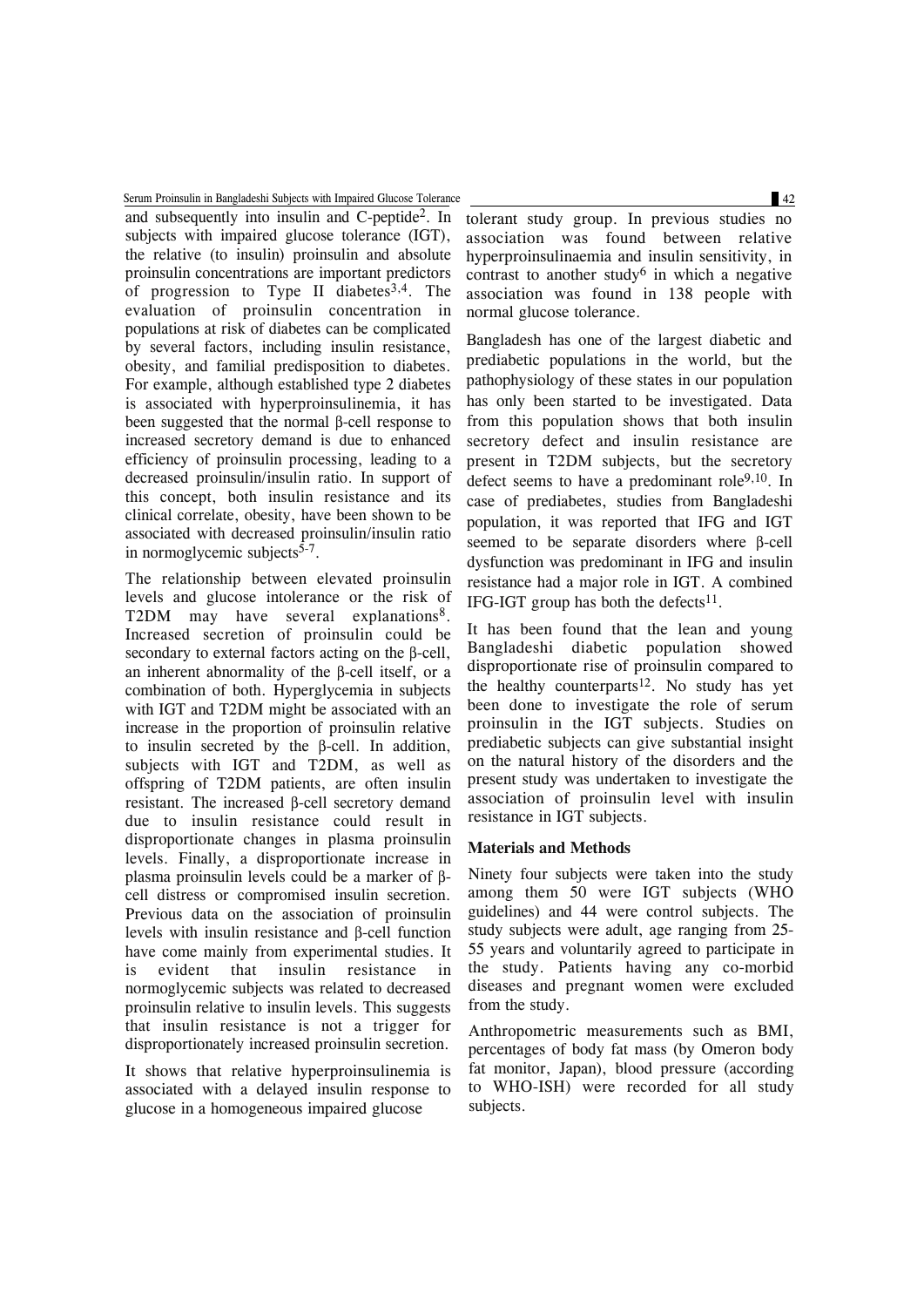serological analysis such as serum glucose (by subjects Glucose Oxidase, GOD-PAP method), Total cholesterol (by enzymatic endpoint, Cholesterol Oxidase/peroxidase method), TG (by enzymatic colorimetric, GPO-PAP method), HDL cholesterol (by enzymatic colorimetric, CHOD-PAP method), LDL cholesterol (by using Friedewald's formula), Creatinine (by alkaline picrate, GPO-PAP method), SGPT (by UV method) and serum insulin and proinsulin were estimated by ELISA method.

### **Results**

A total number of 94 subjects were enrolled in this study among them 50 were isolated IGT (WHO guidelines) and 44 were control subjects without any family history of DM and IGR (Impaired glucose regulation).

### **Anthropometric and clinical characteristics of the study subjects**

The study subjects were age and BMI matched. Mean  $(\pm SD)$  age (yrs) of the control and IGT subjects were  $40 \pm 6$  and  $40 \pm 5$  respectively  $(p=0.853)$ . Mean  $(+SD)$  BMI of the control and IGT subjects were  $23\pm3$  and  $22\pm2$  respectively  $(p=0.123)$ . Both SBP and DBP did not differ between groups as shown in table I.

**Table-I:** Anthropometric and clinical haracteristics of the study subject

| Variable                     | Control $(n=44)$ | IGT $(n=50)$ | $t/p$ values |
|------------------------------|------------------|--------------|--------------|
| Age (years)                  | $40 + 6$         | $40 + 5$     | 0.186/0.853  |
| <b>BMI</b> ( $\text{kg/m}^2$ | $23 + 3$         | $22 + 2$     | 1.55/0.123   |
| (mm Hg)<br><b>SBP</b>        | $108 + 8$        | $118 + 15$   | 1.680/0.096  |
| (mm Hg)<br><b>DBP</b>        | $71 + 12$        | $72 + 9$     | 1.053/0.397  |

*Results are expressed as mean SD. Significance of difference was calculated by unpaired student's ttests at 5% significance level. n= numbers of subjects; IGT, impaired glucose tolerance; BMI, Body mass index; SBP, Systolic blood pressure; DBP, Diastolic blood pressure.*

# **Glycemic and lipidemic status of the study** Venous blood were taken for biochemical and

Fasting glucose was not significantly higher in IGT subjects but serum glucose 2 hours after 75 gm glucose load was significantly higher in IGT subjects. Median (Range) value of fasting serum glucose (mmol/l) of control and IGT subjects were 5.3 (3.8-6) and 5.2 (4-12) respectively; (p=0.297). Median (Range) value of serum glucose (mmol/l) 2 hours after 75 gm glucose load of control and IGT subjects were 6.1 (3- 7.8) and 7.9 (5-21) respectively; (p=0.001).

Serum Total cholesterol and HDL-c were not significantly different between the IGT and control subjects. Fasting TG was significantly higher in IGT subjects and LDL-c was significantly lower in IGT subjects. Median (Range) value of fasting serum TG (mg/dl) of control and IGT subjects were 119 (51-474) and  $178$  (82-540) respectively; ( $p=0.001$ ). Median (Range) value of fasting serum T. chol (mg/dl) of control and IGT subjects were 180 (65-272) and 186  $(140-400)$  respectively;  $(p=0.191)$ . Median (Range) value of fasting serum HDL-C (mg/dl) of control and IGT subjects were 29 (19-45) and 31 (15-78) respectively;  $(p=0.914)$ . Median (Range) value of fasting serum LDL-C (mg/dl) of control and IGT subjects were 117(29-201) and 111(41-320) respectively;  $(p=0.001)$  as shown in table II.

**Table-II:** Glycemic and lipidemic status of the study subjects

| Variable         | Control $(n=44)$ | IGT $(n=50)$  | $t/p$ values |
|------------------|------------------|---------------|--------------|
| F Glu (mmol/l)   | $5.3(3.8-6)$     | $5.2(4-12)$   | 1.043/0.297  |
| 2h Glu (mmol/l)  | $6.1(3-7.8)$     | $7.9(5-21)$   | 5.912/0.001  |
| $TG \ (mg/dl)$   | 119 (51-474)     | 178 (82-540)  | 4.107/0.001  |
| $T$ Chol (mg/dl) | 180 (65-272)     | 186 (140-400) | 1.308/0.191  |
| $HDL-C$ (mg/dl)  | 29 (19-45)       | $31(15-78)$   | 1.043/0.297  |
| $LDL-C$ (mg/dl)  | 117 (29-201)     | 111 (41-320)  | 0.572/0.567  |

*Results are expressed as median (range). Significance of difference was calculated by Mann -Whitney U test at 5% significance level. n= numbers of subjects; IGT, impaired glucose tolerance; F Glu, Fasting glucose; 2h\_Glu, 2 hour after glucose; T chol, Total cholesterol; TG, Triglycerides; HDL-C, high density lipoprotien cholesterol; LDL-C, low density lipoprotien cholesterol.*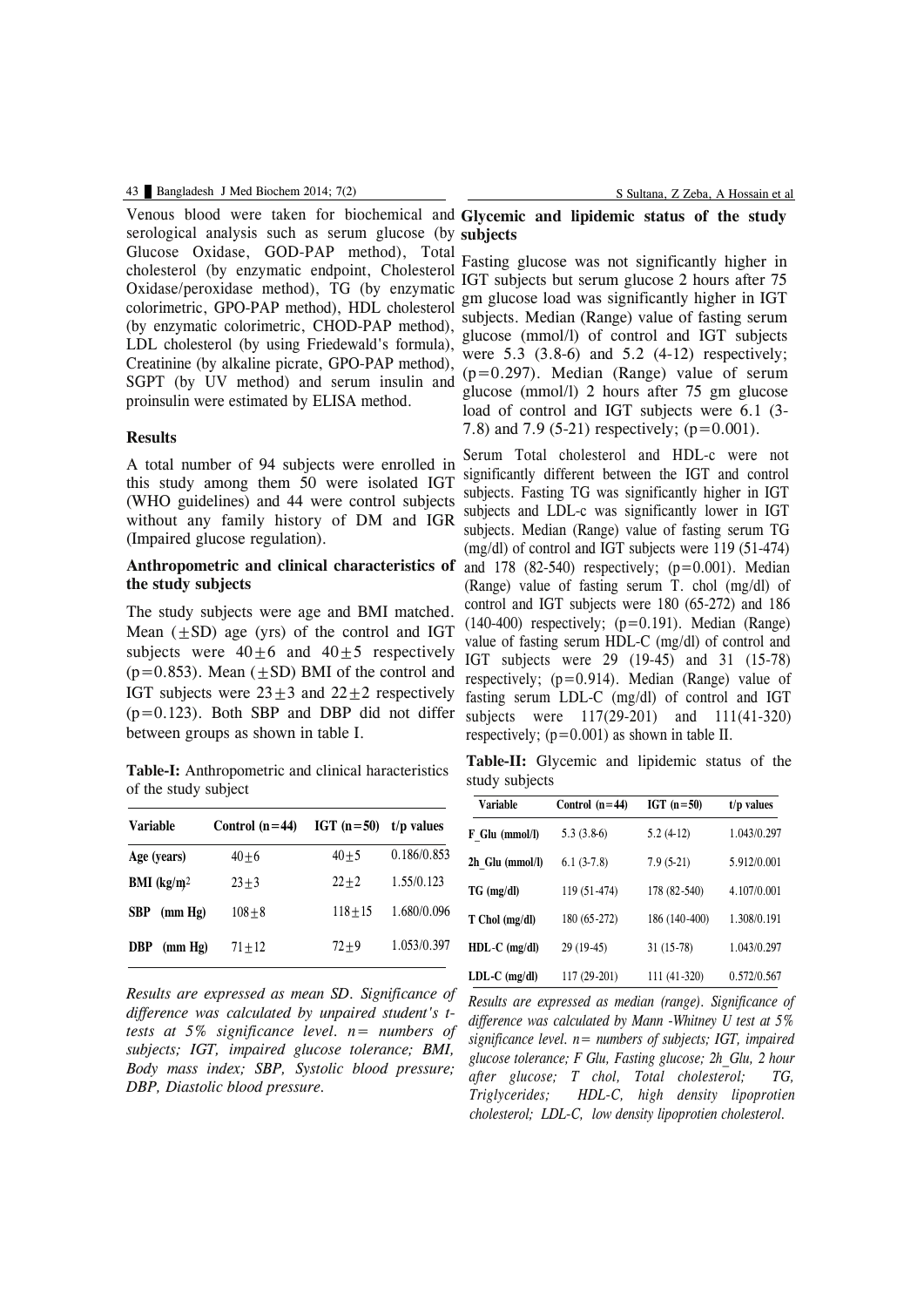# Serum Proinsulin in Bangladeshi Subjects with Impaired Glucose Tolerance 44

### **Insulin sensitivity, ß-cell function and proinsulinemic status of the study subjects**

Fasting serum proinsulin was significantly higher in IGT subjects. Median (Range) value of fasting serum proinsulin (pmol/l) of control and IGT subjects were 9.2(1.8-156) and 17 (3-51 respectively); (p=0.001). Insulin secretory capacity (HOMA%B) was higher but insulin sensitivity (HOMA%S) was significantly lower in case of IGT subjects. Median (Range) value of HOMA%B of control and IGT subjects were 97 (46-498) and  $164(17-300$  respectively);  $(p=0.001)$ . Median (Range) value of HOMA%S of control and IGT subjects were  $68(19-270)$  and  $39(15-110)$  respectively  $(p=0.001)$ as shown in table III.

**Table III:** Insulin sensitivity, ß-cell function and proinsulinemic status of the study subjects

| Variable                                    | $Control(n=44)$ | $IGT(n=50)$  | $t/p$ values |
|---------------------------------------------|-----------------|--------------|--------------|
| HOMA%B                                      | 97 (46-498)     | 164 (17-300) | 4.463/0.001  |
| HOMA%S                                      | 68 (19-270)     | 39 (15-110)  | 4.512/0.001  |
| <b>Fasting Serum</b><br>Proinsulin (pmol/L) | $9.2(1.8-156)$  | $17(3-51)$   | 3.470/0.001  |

*Results are expressed median (range). Significance of difference was calculated by Mann -Whitney U test at 5% significance level. n= numbers of subjects; IGT, impaired glucose tolerance; fasting glucose; HOMA%B, ß-cell function assessed by homeostasis model assessment; HOMA%S, insulin sensitivity assessed by homeostasis model assessed, F S Proinsulin, Fasting serum proinsulin.*

### **Regression Analysis**

In the multiple regression analysis taking insulin secretory defect as dependent variable and age, BMI, proinsulin and control/IGT as independent variables no significant association was found (Table IV).

**Table IV:** Multiple regression analysis taking HOMA%B as a dependent variable in IGT subjects

| Variable            | value<br>ß | P value |
|---------------------|------------|---------|
| Age                 | 0.076      | 0.505   |
| <b>BMI</b>          | 0.024      | 0.836   |
| Proinsulin          | 0.037      | 0.755   |
| Group (Control/IGT) | $-0.095$   | 0.406   |

*Multiple regression analysis was done taking HOMA%B as a dependent variable and Group (Control/IGT), Age, BMI as independent co variables.*

In multiple regression analysis a significant negative association was found between fasting proinsulin and insulin sensitivity  $(p=0.037)$  as shown in table-V.

**Table V:** Multiple regression analysis taking HOMA%S as a dependent variable in IGT subjects

| Variable            | value           | P value |
|---------------------|-----------------|---------|
| <b>BMI</b>          | $\beta - 0.141$ | 0.183   |
| Proinsulin          | $-0.228$        | 0.037   |
| Group (Control/IGT) | 0.197           | 0.065   |

*Multiple regression analysis was done taking HOMA%S as a dependent variable and Group (Control/IGT), BMI, as independent co variables. HOMA%S had significant negative association (p=0.037) with proinsulin.*

### **Discussion**

Analysis of the anthropometric data in the present study showed that the IGT and the Control subjects were age and BMI matched. Both the IGT and Controls were in the middle age group (mean age was 40) as shown in table I. Obesity is one of the major risk factors for the development of IGT, but the IGT subjects in the present study did not show any generalized obesity and their BMI were within normal range. Regarding the lipid profile, IGT subjects had significantly higher serum triglyceride level than that of controls. Serum LDL cholesterol was found to be higher both in controls and IGT subjects but difference between controls and the IGT were not significant. This finding is consistent with the finding of a study where it was found that people with IGT had higher fasting plasma triglycerides and non-esterified fatty acids, and lower HDL cholesterol concentrations than people with NGT and with IFG. Blood lipid profiles illustrate that even non-obese people with IGT show several features of metabolic syndrome<sup>13</sup>.

Insulin secretory defect was not evident in IGT subjects rather a hypersecretory stage was found by increased β−cell function evident by HOMA% B. Wasada et. al also found similar findings and they found that people with IGT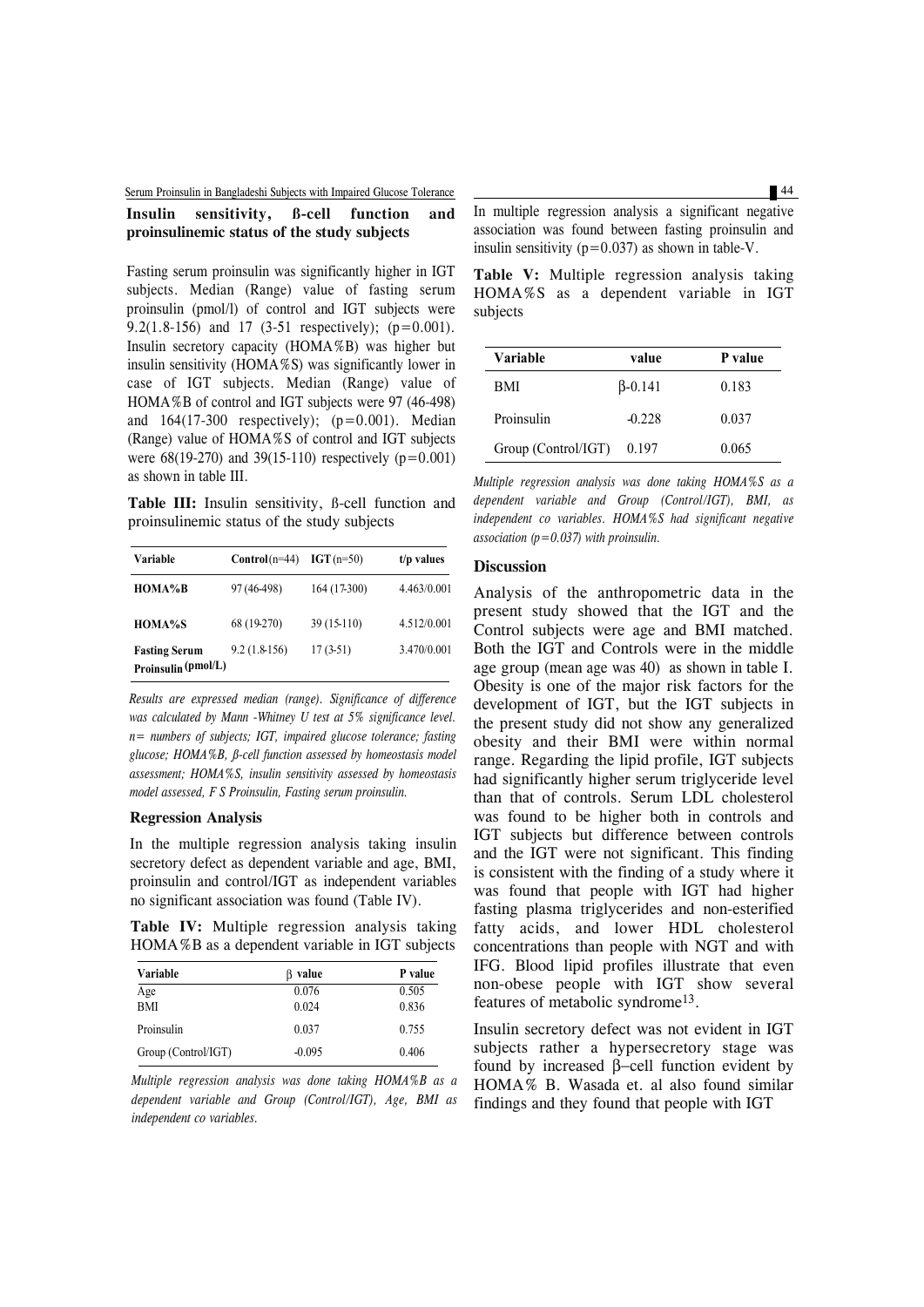showed a compensatory increase in insulin secretion as well as manifestations of metabolic syndrome<sup>13</sup>.

IGT subjects had significantly lower insulin sensitivity  $(p=0.0001)$  compared to Controls (Table III) which indicates that IGT subjects had insulin resistance. This finding is consistent with the previous studies done in our IGT population where insulin resistance was found as a primary defect for IGT subjects. Data from the Bangladeshi population indicate that IFG has primarily insulin secretory defect, IGT has primarily insulin resistance, and combined IFG-IGT has both the defects<sup>11</sup>. Another study in western population showed that insulin resistance is markedly higher in people with isolated IGT and is absent in people with  $IFG<sup>14</sup>$ . In contrast, some studies have reported that people with isolated IFG are more insulin resistant than those with normal glucose tolerance (NGT) and people with isolated IGT exhibited a more severe deficit in insulin secretion than those with IFG<sup>15,16</sup>. Although both isolated IFG and isolated IGT are insulinresistant states, they differ in their site of insulin resistance17. People with isolated IFG predominantly have hepatic insulin resistance and normal muscle insulin sensitivity, whereas individuals with isolated IGT have normal to slightly reduced hepatic insulin sensitivity and moderate to severe muscle insulin resistance. Not surprisingly, individuals with both IFG and IGT manifest both muscle and hepatic insulin resistance.

In the present study, the basal plasma proinsulin (pmol/L) level was 9.2 (1.8-156) in control group and 17 (3-51) in IGT. This value is slightly higher compared to the value found in western population where they got  $5.8 \pm 3.3$ pmol/l in control group,  $12.6 \pm 7.5$  pmol/l in IGT  $group<sup>1</sup>$ .

Stumvoll et al. found a contrasting findings and they suggested that the primary lesion resulting in the secretory defect of IGT subjects did not necessarily involve abnormal proinsulin processing18. If this had been the case, more proinsulin per mol insulin should have been cosecreted, resulting in an even greater

difference between the two groups during maximal stimulation. It is possible that the activity of the specific endopeptidases and exopeptidases responsible for the enzymatic conversion of proinsulin to insulin increased over proportionately in IGT during maximal stimulation. This could indicate that a defect in the rate of conversion of proinsulin to insulin is overcome when the activity of the β-cell is strongly stimulated<sup>18</sup>.

In the multiple regression analysis taking insulin secretory defect as dependent variable and age, BMI, proinsulin and control/IGT as independent variables no significant association was found (Table IV).

In the multiple regression analysis taking insulin sensitivity as dependent variable and BMI, proinsulin and control/IGT as independent variables a significant negative association was found with serum proinsulin  $(p=0.05)$  as shown in table V. Lele et al. also found elevated proinsulin and its association with insulin resistance in Indian population<sup>19</sup>. But Wang et al. did not found any such association and they found that, the fasting proinsulin to insulin ratio showed no relationship to the degree of insulin resistance. They suggested that, insulin resistance and the need to secrete more insulin to maintain glucose tolerance did not necessarily lead to abnormal insulin processing by the βcell 20. From this study, it can be concluded that insulin resistance is the predominant defect in Bangadeshi IGT subjects and basal proinsulin level is significantly increased in IGT subjects while insulin resistance is negatively associated with serum proinsulin in IGT subjects.

### **References**

- 1. Yoshioka N, Kuzuya T, Matsuda A, Taniguchi M, Iwamoto Y. Serum proinsulin concentrations at fasting and after oral glucose load in patients with Type II (non-insulin-dependent) diabetes mellitus. **Diabetologia** 1988; **31:** 355-360.
- 2. Rhodes CJ, Alarcon C. What β-cell defect could lead to hyperproinsulinaemia in NIDDM? Some clues from recent advances made in understanding the proinsulin-processing mechanism. **Diabetes** 1994; **43:** 511-517.